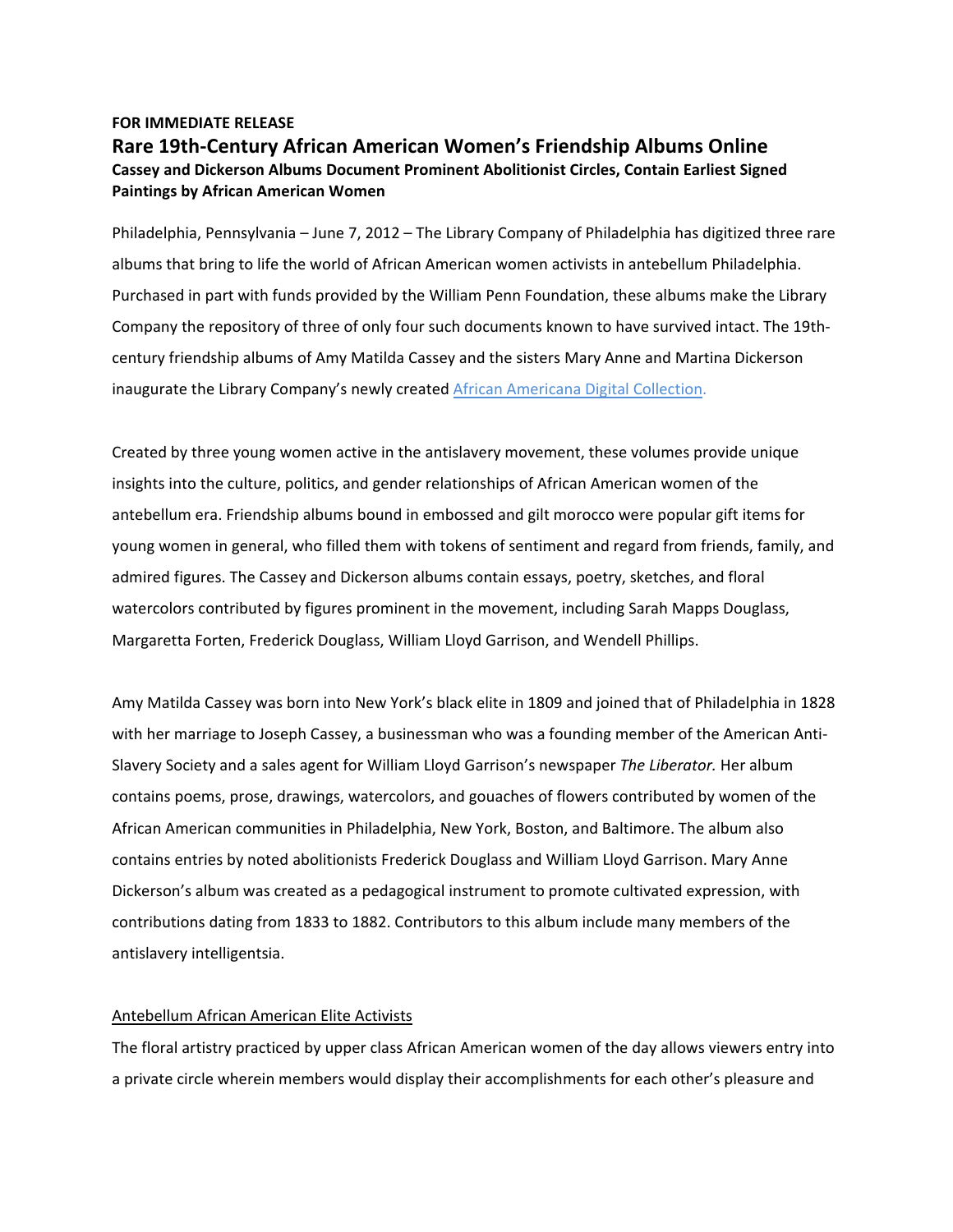amusement. The artworks contained in these volumes are likely the earliest known signed paintings by African American women.

But the albums were also cultural and literary efforts, with contributions by cultural leaders of both genders that organize artistic voices in support of a unifying vision and cause. Amy Cassey and Mary Anne and Martina Dickerson, and the women in their circles, studied drawing manuals, instruction books, decorative floral works, women's periodicals, and the "language of flowers" literature, while they challenged slavery in public meetings, defied public opinion with their racially integrated organizations, published antislavery pamphlets, held antislavery fundraising fairs, and petitioned Congress for abolition.

Cassey and the Dickersons were active in the local black literary and debating societies, and the albums document the intimate connections of Philadelphia's black leaders with a larger network of activists and reformers. These albums are of extreme value as they demonstrate both the cultural and artistic vibrancy of the antebellum African American community and the interests of particular women within that society.

## African Americana Online at the Library Company of Philadelphia

Adding substantially to digital resources in African American history, an online edition of *Afro‐ Americana, 1535‐1922: From the Library Company of Philadelphia* has been introduced by Readex, a division of NewsBank. Created from the Library Company's acclaimed collection, which began with Benjamin Franklin and has steadily increased, this new online resource will provide researchers with more than 12,000 wide-ranging printed works about African American history. Critically important subjects covered include the West's discovery and exploitation of Africa; the rise of slavery in the New World along with the growth and success of abolitionist movements; the development of racial thought and racism; descriptions of African American life—slave and free—throughout the Americas; and slavery and race in fiction and drama. Also featured are printed works of African American individuals and organizations.

"The Library Company's Afro‐Americana Collection is one of the most comprehensive and valuable archives of printed material by and about people of African descent anywhere in the world," says Professor Richard Newman of the Rochester Institute of Technology. "From early descriptions of African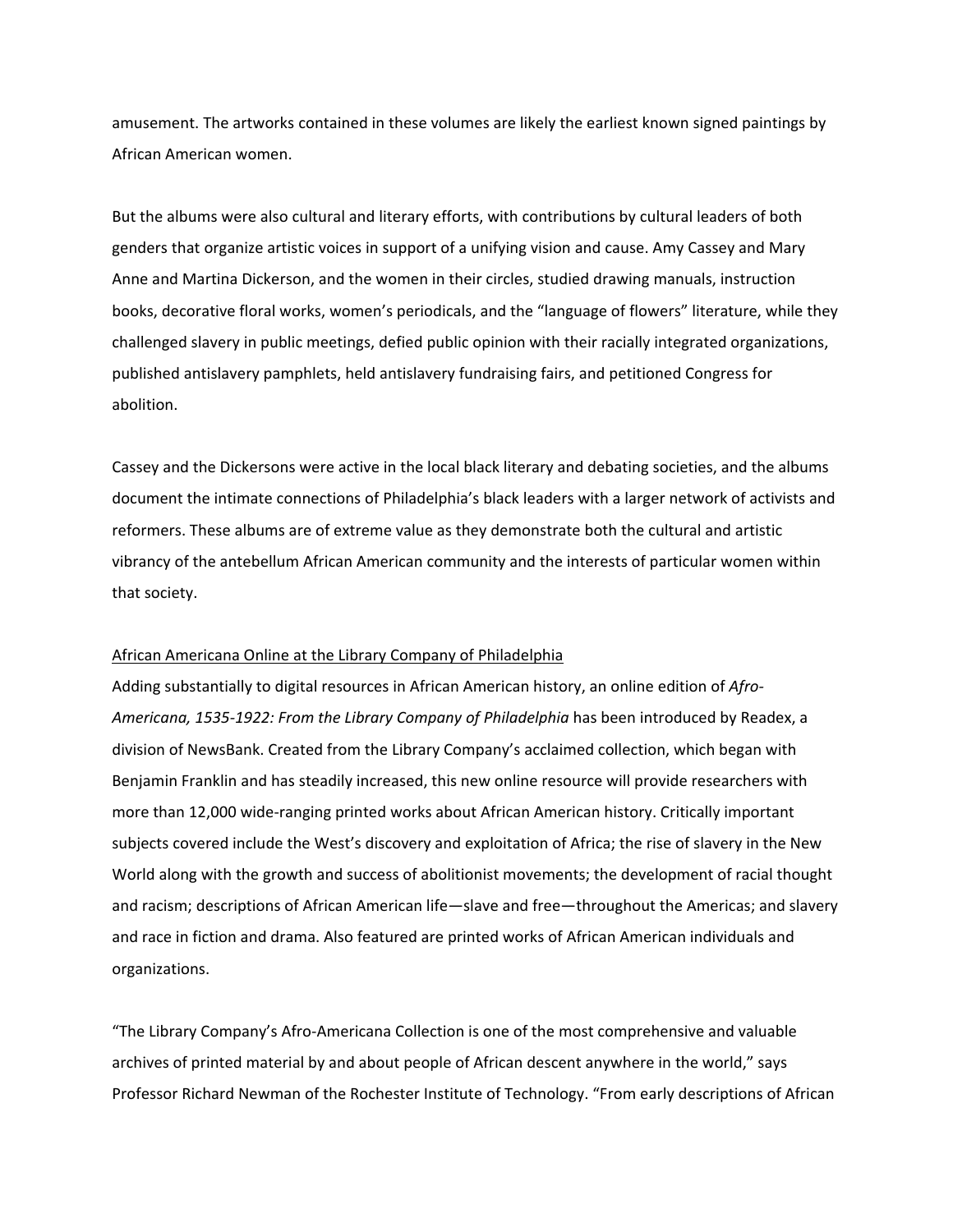society and culture to the black struggle for justice in the Americas during the 19th century, it remains a touchstone for scholars and students alike. To have it available online and at your fingertips in a searchable format will be a dream come true."

## The Library Company of Philadelphia

The Library Company of Philadelphia is an independent research library specializing in American history and culture from the 17th through the 19th centuries. Founded in 1731 by Benjamin Franklin, the Library Company is America's oldest cultural institution and served as the Library of Congress from the Revolutionary War to 1800. The Library Company was the largest public library in America until the Civil War and includes the extensive personal libraries of prominent early American bibliophiles such as James Logan. Open to the public free of charge, the Library Company houses an extensive collection of rare books, manuscripts, broadsides, ephemera, prints, photographs, and works of art, and the second largest holding of early American imprints. Particular strengths of the collection include economic history, women's history, African American history, history of medicine, history of philanthropy, and visual culture. To find out more, please visit www.librarycompany.org.

Contact: Krystal Appiah Reading Room Assistant and African American Subject Matter Specialist kappiah@librarycompany.org (215)546‐3181

###